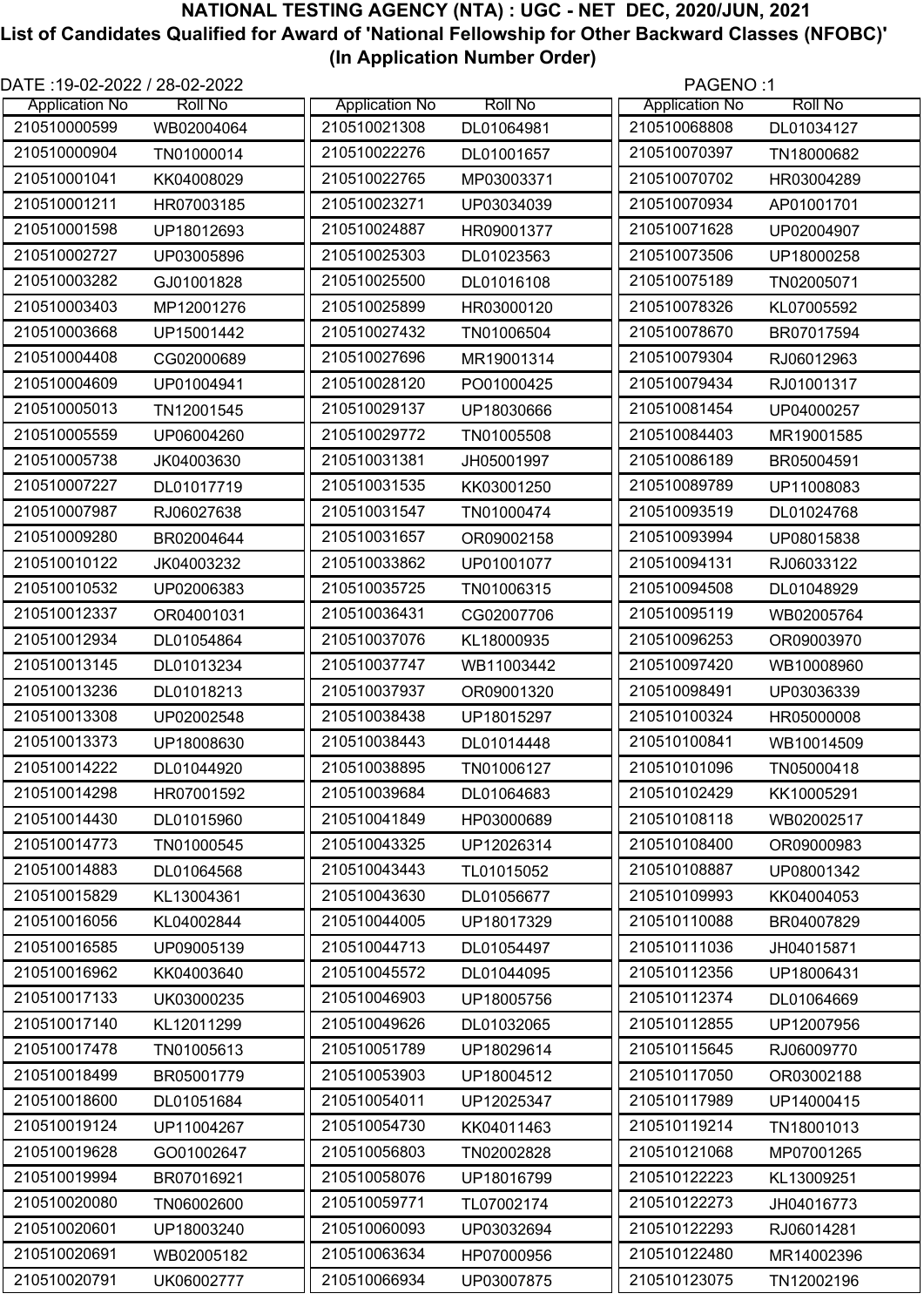| DATE :19-02-2022 / 28-02-2022 |                |                       |                | PAGENO:2              |                |
|-------------------------------|----------------|-----------------------|----------------|-----------------------|----------------|
| <b>Application No</b>         | <b>Roll No</b> | <b>Application No</b> | <b>Roll No</b> | <b>Application No</b> | <b>Roll No</b> |
| 210510125110                  | UP12020818     | 210510179708          | KL18007422     | 210510229916          | UP03037631     |
| 210510130647                  | JK04000021     | 210510182658          | BR05000837     | 210510231271          | MR19003797     |
| 210510131231                  | HR05007544     | 210510182834          | MP12001698     | 210510232588          | DL01059448     |
| 210510131461                  | DL01028544     | 210510183014          | TN08002145     | 210510233666          | UK02004386     |
| 210510131477                  | DL01022366     | 210510183077          | UP02003655     | 210510234180          | OR09005016     |
| 210510132659                  | RJ06035759     | 210510183693          | DL01019487     | 210510234181          | UP02005944     |
| 210510132929                  | MP07012465     | 210510184687          | HR04003660     | 210510236374          | UP03013583     |
| 210510133255                  | DL01013285     | 210510185100          | UP18036837     | 210510237868          | UP03005306     |
| 210510133871                  | UP02005334     | 210510185137          | UP02000645     | 210510238323          | BR07018536     |
| 210510136953                  | WB11014945     | 210510189679          | TN14002196     | 210510240490          | TL01004368     |
| 210510138500                  | UP14002478     | 210510192610          | JH04007575     | 210510241381          | PB08001352     |
| 210510141331                  | BR06005813     | 210510193784          | DL01011196     | 210510241410          | BR07006035     |
| 210510142300                  | JK02001269     | 210510194840          | WB11013996     | 210510242039          | UP12027158     |
| 210510142527                  | AM02016597     | 210510195102          | UP12027455     | 210510242294          | UP04008478     |
| 210510143035                  | UP03032197     | 210510196661          | DL01010802     | 210510242708          | UP08012614     |
| 210510144112                  | DL01057285     | 210510196879          | WB02005256     | 210510242799          | JK02008004     |
| 210510144150                  | UP08014994     | 210510197025          | WB10007737     | 210510244119          | PB08001256     |
| 210510148794                  | HR04011163     | 210510197319          | DL01049888     | 210510244531          | UP12004037     |
| 210510149429                  | KL17002102     | 210510198487          | DL01009328     | 210510246805          | DL01058225     |
| 210510150181                  | BR07003706     | 210510198760          | UP12001307     | 210510246817          | DL01025137     |
| 210510151605                  | WB11014326     | 210510199306          | RJ06020164     | 210510246842          | HR05012349     |
| 210510153786                  | UP03003820     | 210510200235          | KL01002537     | 210510247247          | UP18005283     |
| 210510153840                  | UP03037589     | 210510202256          | WB10029130     | 210510247762          | AM02005916     |
| 210510154652                  | UP03036416     | 210510203066          | UP18009345     | 210510249794          | KL17002353     |
| 210510155548                  | HR04005871     | 210510205085          | DL01021684     | 210510250918          | KL15005711     |
| 210510158096                  | AM02004831     | 210510205164          | WB08002642     | 210510250986          | DL01031951     |
| 210510158117                  | WB11015175     | 210510208417          | WB11011899     | 210510251663          | UP18001181     |
| 210510158295                  | WB10023115     | 210510208503          | MR03001873     | 210510252719          | UP08005682     |
| 210510159014                  | BR07017857     | 210510210408          | BR06000819     | 210510256426          | HP04000117     |
| 210510160313                  | KL01002861     | 210510210473          | UP03021421     | 210510259668          | BR02000608     |
| 210510163714                  | DL01040440     | 210510211552          | KK08002103     | 210510260555          | RJ06013955     |
| 210510164471                  | KK04018246     | 210510211714          | WB02003571     | 210510264638          | UP02006627     |
| 210510165852                  | UP07001244     | 210510212992          | AN01000066     | 210510265158          | GJ01003902     |
| 210510167926                  | DL01047559     | 210510213749          | UP18015487     | 210510265658          | TN01007535     |
| 210510167976                  | RJ08000672     | 210510215560          | UP14007581     | 210510265659          | UK01008830     |
| 210510168127                  | WB10025383     | 210510215598          | WB07000018     | 210510266518          | TN02002492     |
| 210510168421                  |                | 210510216681          |                | 210510266577          |                |
| 210510168446                  | UK03001832     | 210510217257          | UP03023049     | 210510268067          | AP16000862     |
| 210510171371                  | PB08005076     | 210510217553          | KL09002197     | 210510268626          | HR05009225     |
|                               | UP12020782     |                       | AP18001334     |                       | UP18009316     |
| 210510171606                  | UP18013776     | 210510218695          | HR07006569     | 210510269013          | TL01018420     |
| 210510172054                  | UK01000581     | 210510221378          | UK01009027     | 210510269014          | TL01018617     |
| 210510173416                  | TL01005633     | 210510223711          | KL01002619     | 210510269027          | BR06003284     |
| 210510173455                  | UP03021052     | 210510224441          | WB10006947     | 210510269504          | KK04016350     |
| 210510173713                  | UP02006558     | 210510225829          | UP01004953     | 210510270703          | BR07007633     |
| 210510179132                  | BR05000943     | 210510229054          | HR04002002     | 210510273943          | RJ05002688     |
| 210510179410                  | DL01059848     | 210510229474          | UP18005737     | 210510274372          | RJ06020747     |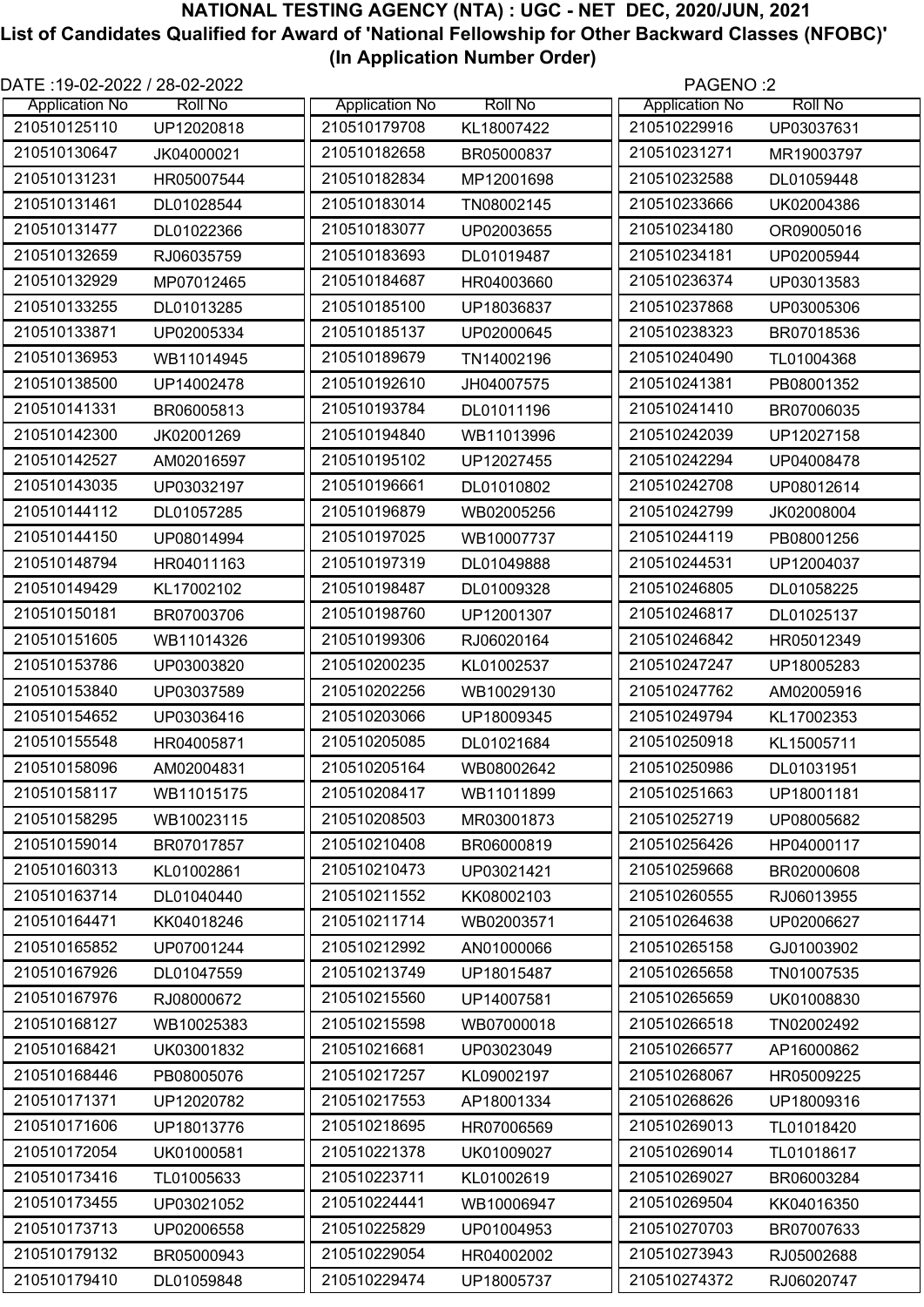| DATE :19-02-2022 / 28-02-2022 |                |                       | PAGENO:3       |                       |                |
|-------------------------------|----------------|-----------------------|----------------|-----------------------|----------------|
| <b>Application No</b>         | <b>Roll No</b> | <b>Application No</b> | <b>Roll No</b> | <b>Application No</b> | <b>Roll No</b> |
| 210510274398                  | UP12012304     | 210510328192          | WB10015702     | 210510383537          | JK04002985     |
| 210510274534                  | DL01052699     | 210510331419          | KL12005475     | 210510383658          | UP16001521     |
| 210510274983                  | OR04011647     | 210510332705          | UP02004354     | 210510383766          | DL01031899     |
| 210510276944                  | UP18032148     | 210510333991          | UP12009409     | 210510384777          | AL01004153     |
| 210510281575                  | HP01000445     | 210510334028          | MP06002177     | 210510385794          | DL01025406     |
| 210510282096                  | TL07003114     | 210510335258          | UP12027873     | 210510386784          | MP03006434     |
| 210510282604                  | TN02002907     | 210510335869          | DL01056464     | 210510391729          | UP03000345     |
| 210510285352                  | DL01010430     | 210510336372          | UP18025046     | 210510391959          | UP18026885     |
| 210510287094                  | AM05002474     | 210510336653          | KK03003019     | 210510392344          | UP10002516     |
| 210510288247                  | OR04003094     | 210510336985          | UP18035519     | 210510393088          | UP02006314     |
| 210510289138                  | BR04000518     | 210510337225          | MR22009437     | 210510393336          | KL13000631     |
| 210510289484                  | MR04004796     | 210510339431          | MR22010867     | 210510395196          | RJ06034961     |
| 210510289554                  | AP13000666     | 210510339691          | TN02003244     | 210510399570          | BR07007151     |
| 210510289668                  | DL01036438     | 210510344536          | AM05002641     | 210510403650          | JH03001406     |
| 210510291060                  | CG01002194     | 210510344796          | DL01039855     | 210510403830          | OR05001714     |
| 210510291429                  | PB08001904     | 210510345083          | PO01003257     | 210510405589          | KL12003784     |
| 210510292175                  | DL01037276     | 210510346804          | KL08000445     | 210510406743          | DL01037738     |
| 210510292214                  | CH01000901     | 210510351005          | UP12010091     | 210510407281          | OR09005959     |
| 210510294926                  | UP02002157     | 210510352712          | UP02002912     | 210510408474          | TN08003699     |
| 210510295739                  | TN03000829     | 210510353048          | JH02002069     | 210510409138          | UP15003445     |
| 210510296190                  | RJ02000328     | 210510353300          | KL11000795     | 210510409614          | UP08004807     |
| 210510297757                  | OR05003091     | 210510353876          | KK04018686     | 210510410074          | WB11003581     |
| 210510302007                  | UP07003926     | 210510354394          | JK02006036     | 210510410510          | KL18007350     |
| 210510306158                  | KL12000575     | 210510358522          | KL04006021     | 210510410776          | HR01002191     |
| 210510306817                  | DL01025136     | 210510359014          | GJ01001849     | 210510412525          | RJ01001353     |
| 210510307915                  | UP10000650     | 210510359646          | UP12001859     | 210510413265          | DL01065675     |
| 210510308654                  | MR22010924     | 210510359797          | UP07005375     | 210510413355          | AP18000982     |
| 210510309263                  | RJ06036987     | 210510360071          | BR07000788     | 210510417433          | RJ06010382     |
| 210510309972                  | BR06003211     | 210510361692          | DL01025703     | 210510418275          | BR02003491     |
| 210510311781                  | JH03002370     | 210510362020          | KL18001173     | 210510418458          | MP11001901     |
| 210510313762                  | RJ06014770     | 210510362463          | KL12009803     | 210510419114          | BR06007284     |
| 210510314152                  | WB10024536     | 210510362478          | UP03037312     | 210510422553          | UP12009070     |
| 210510317942                  | AM05002365     | 210510364838          | WB11003466     | 210510423074          | DL01000407     |
| 210510318191                  | HR04011368     | 210510365403          | UP03023480     | 210510423451          | MN01001719     |
| 210510318920                  | WB08006424     | 210510366744          | UP18009880     | 210510425595          | UP14007732     |
| 210510319788                  | RJ06011725     | 210510369217          | RJ11002961     | 210510427662          | UP15001021     |
| 210510320632                  | RJ06033480     | 210510371290          | RJ06032183     | 210510428376          | AM01003096     |
| 210510321975                  | PB08002054     | 210510371641          | UP08010105     | 210510429803          | BR04000202     |
| 210510322236                  | WB11015119     | 210510374796          | WB11012484     | 210510430137          | KL07000080     |
| 210510322999                  | RJ06035893     | 210510380529          | UP13002144     | 210510430644          | DL01054886     |
| 210510323252                  | UP18012891     | 210510380853          | WB08002029     | 210510432323          | KL17002238     |
| 210510323683                  | CG03001731     | 210510381086          | KK04008602     | 210510433393          | KK04013147     |
| 210510325890                  | RJ06013167     | 210510381504          | PB11003115     | 210510433685          | HR05019186     |
| 210510326435                  | UP03010476     | 210510381865          | WB10025088     | 210510435102          | AM01000965     |
| 210510326895                  | AP18002437     | 210510382561          | WB11001871     | 210510435399          | DL01061256     |
| 210510326969                  | UP02001645     | 210510383293          | WB10005380     | 210510436607          | CH01003701     |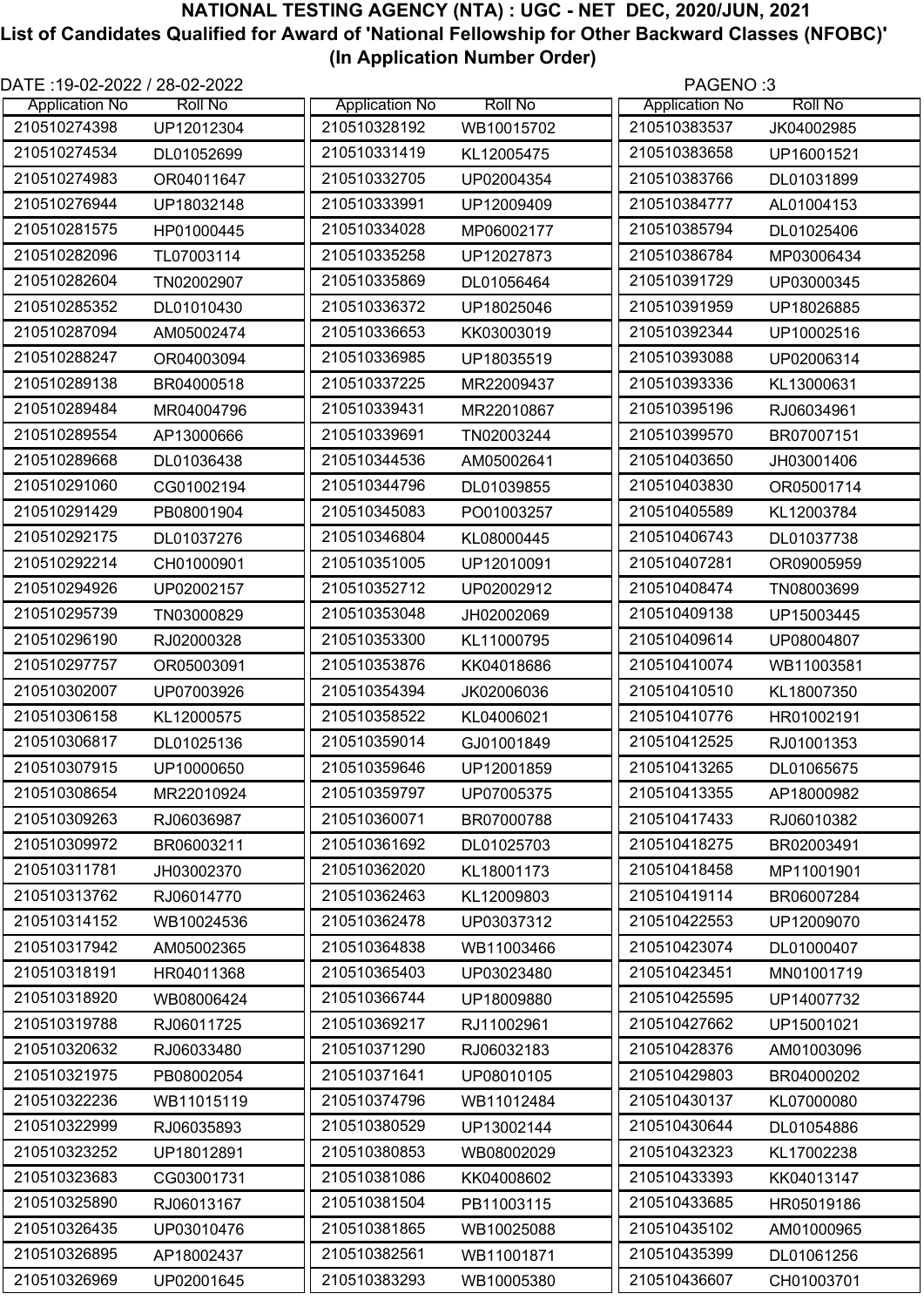| DATE :19-02-2022 / 28-02-2022<br>PAGENO:4 |                |                       |                |                       |                |
|-------------------------------------------|----------------|-----------------------|----------------|-----------------------|----------------|
| <b>Application No</b>                     | <b>Roll No</b> | <b>Application No</b> | <b>Roll No</b> | <b>Application No</b> | <b>Roll No</b> |
| 210510436800                              | UP03020361     | 210510504461          | CH01009360     | 210510560488          | HR04000322     |
| 210510444121                              | UK01000216     | 210510504800          | UP18036849     | 210510561753          | KL17007759     |
| 210510444258                              | MP12000998     | 210510505169          | RJ05004241     | 210510562430          | DL01024207     |
| 210510445968                              | UP18026662     | 210510506127          | TN02000783     | 210510562594          | HR03003748     |
| 210510446446                              | RJ11003735     | 210510507430          | WB10012464     | 210510566090          | UP03000922     |
| 210510450594                              | JH04000786     | 210510509233          | OR09000298     | 210510569250          | UP01003742     |
| 210510450883                              | UP02006569     | 210510510029          | UP02000708     | 210510570665          | UP01006549     |
| 210510451626                              | UP10003977     | 210510510343          | AM02006405     | 210510571300          | DL01059832     |
| 210510452463                              | UP04003350     | 210510510379          | AP18002662     | 210510573882          | KK10001266     |
| 210510454387                              | KL17010252     | 210510514597          | MP06002833     | 210510574749          | UP17000111     |
| 210510454443                              | UP08009366     | 210510517223          | DL01014748     | 210510576888          | UP01007149     |
| 210510456810                              | KL18008029     | 210510517555          | KL07005552     | 210510577406          | KL17002158     |
| 210510458049                              | UP04002627     | 210510522994          | UP18004144     | 210510577428          | AM02010071     |
| 210510460231                              | OR02003742     | 210510523531          | WB10022731     | 210510577885          | PB08002887     |
| 210510460491                              | UP12020797     | 210510524936          | KL04007284     | 210510579721          | KL12010689     |
| 210510461569                              | HR05018158     | 210510525814          | AP18004320     | 210510579727          | KL12003518     |
| 210510462793                              | AP09000264     | 210510531009          | UP08016083     | 210510579886          | UK02000752     |
| 210510466248                              | TL01001308     | 210510531429          | UP18039239     | 210510580958          | PB08001833     |
| 210510467373                              | HP07000155     | 210510531685          | UP14005077     | 210510581275          | DL01049392     |
| 210510467939                              | DL01056376     | 210510533133          | UP03020040     | 210510582059          | OR09001211     |
| 210510468276                              | TN02000734     | 210510534467          | RJ06016213     | 210510582534          | UK02004968     |
| 210510468345                              | DL01058349     | 210510535463          | AM03000963     | 210510582905          | MR22002666     |
| 210510470053                              | RJ06033849     | 210510535893          | WB01003140     | 210510585043          | AM02008368     |
| 210510472305                              | HR04000036     | 210510537059          | RJ05000105     | 210510585630          | UP14004150     |
| 210510472453                              | TN12002147     | 210510537960          | MN01006807     | 210510586023          | KL18004630     |
| 210510476768                              | KL17000107     | 210510538345          | UP12021463     | 210510587415          | UP03031107     |
| 210510479590                              | KL18006663     | 210510538649          | WB08002742     | 210510592156          | DL01012818     |
| 210510480900                              | DL01024336     | 210510540568          | UK05000298     | 210510592948          | MN01007518     |
| 210510481611                              | UP02006104     | 210510541227          | KK08000721     | 210510593844          | TN01006193     |
| 210510487620                              | KL07001080     | 210510541808          | RJ06009352     | 210510596115          | OR09001717     |
| 210510495279                              | DL01000252     | 210510542455          | UP06003583     | 210510596771          | GJ08000920     |
| 210510495951                              | WB11001049     | 210510542474          | UP07004833     | 210510596826          | HR09007674     |
| 210510496255                              | JK02006563     | 210510543720          | CG02007674     | 210510596977          | KK12001868     |
| 210510496518                              | WB04003282     | 210510544266          | TL01003445     | 210510598215          | UP18012375     |
| 210510497076                              | KL09002643     | 210510544496          | MR18004115     | 210510599189          | PO01001127     |
| 210510498074                              | UP03036721     | 210510544499          | PO01000983     | 210510599698          | DL01061100     |
| 210510498181                              | AM05001696     | 210510547377          | UP11010271     | 210510601866          | BR07003438     |
| 210510499205                              |                | 210510547971          |                | 210510602109          |                |
| 210510499971                              | UP02002117     | 210510550302          | KL18000763     | 210510607421          | HR05002326     |
| 210510500509                              | TN02000533     | 210510551453          | UP12002425     | 210510609231          | RJ06030263     |
|                                           | WB10000059     |                       | HR07004756     |                       | AM01001770     |
| 210510500611                              | KK04000007     | 210510553798          | OR04011230     | 210510609744          | PB01001951     |
| 210510501344                              | WB02005499     | 210510553958          | UP18000110     | 210510613856          | BR08002749     |
| 210510501770                              | AM04000691     | 210510554205          | UP08015264     | 210510614476          | DL01031921     |
| 210510502364                              | DL01027796     | 210510556819          | OR04003871     | 210510614740          | DL01024235     |
| 210510503133                              | TA01000951     | 210510558084          | DL01049308     | 210510615713          | TN14001915     |
| 210510503297                              | DL01012109     | 210510559808          | DL01059197     | 210510616599          | UP08000206     |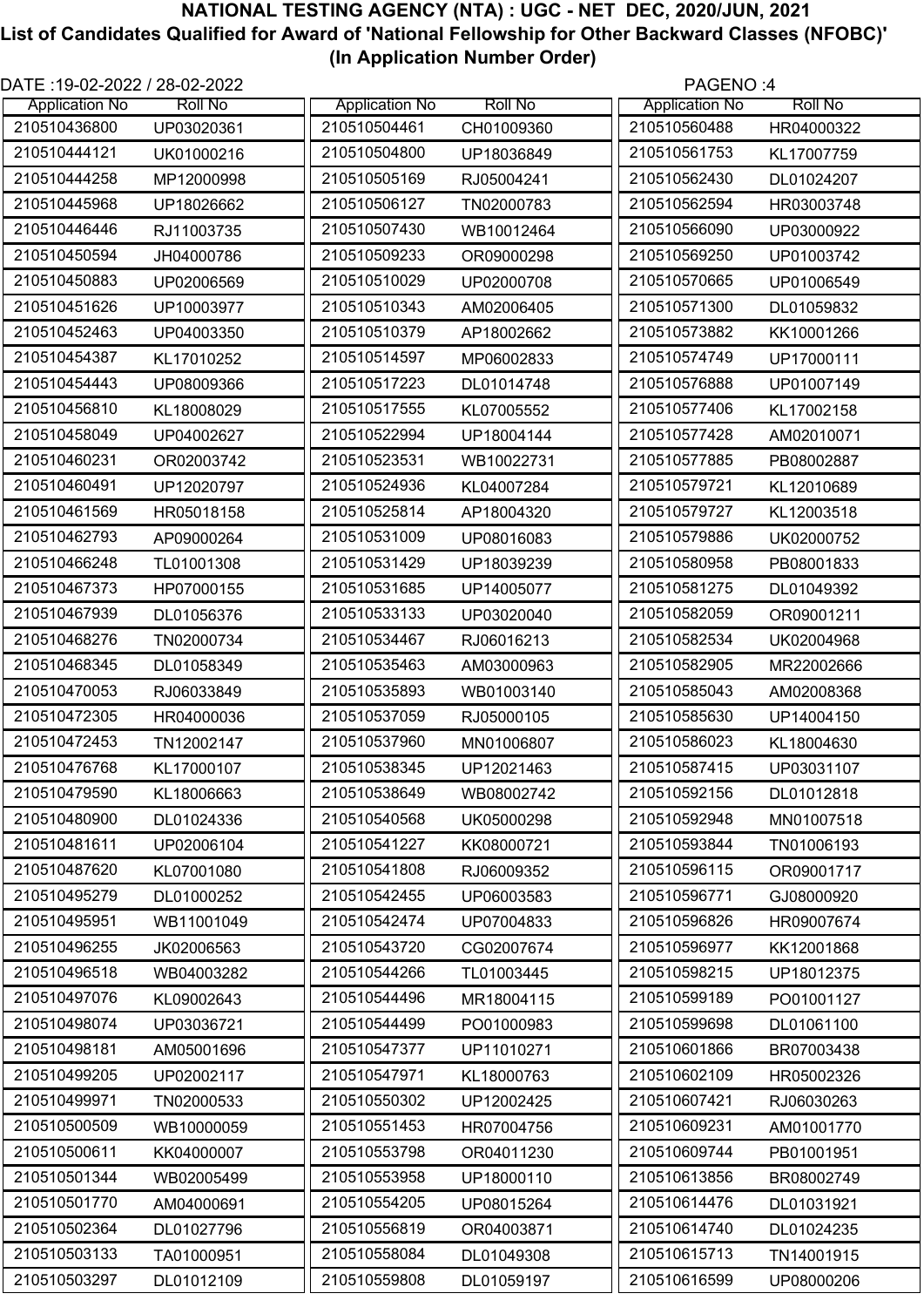| DATE :19-02-2022 / 28-02-2022<br>PAGENO:5 |                |                       |                |                       |                |
|-------------------------------------------|----------------|-----------------------|----------------|-----------------------|----------------|
| <b>Application No</b>                     | <b>Roll No</b> | <b>Application No</b> | <b>Roll No</b> | <b>Application No</b> | <b>Roll No</b> |
| 210510617064                              | WB10027516     | 210510668069          | HR05008980     | 210510744729          | HR05011147     |
| 210510618391                              | UP02002681     | 210510668946          | UP15000265     | 210510747483          | UP03023756     |
| 210510619156                              | MP12000795     | 210510671095          | DL01055334     | 210510752280          | TL01004358     |
| 210510620251                              | GJ01006429     | 210510673778          | UP02000368     | 210510752674          | CG01001136     |
| 210510621999                              | PB02006906     | 210510680906          | PO01002121     | 210510754771          | TL01000043     |
| 210510623217                              | DL01052324     | 210510682212          | RJ06013385     | 210510757114          | KL01002147     |
| 210510624104                              | AP16000724     | 210510682403          | AM01000745     | 210510758550          | UP01001378     |
| 210510624182                              | AM02013903     | 210510683810          | KL12005002     | 210510759708          | RJ06021707     |
| 210510624545                              | UP18021237     | 210510683872          | UP18005850     | 210510759764          | RJ09002261     |
| 210510627941                              | UP01002991     | 210510688922          | DL01020545     | 210510760691          | UK06002546     |
| 210510628758                              | PB08004451     | 210510691483          | MR22002154     | 210510764625          | GJ02000657     |
| 210510629507                              | TN02002758     | 210510692588          | CG02006279     | 210510766318          | TN01005856     |
| 210510632477                              | TL01003281     | 210510693123          | UP18013082     | 210510767258          | UP14002911     |
| 210510632506                              | UP08003120     | 210510693189          | UP06000276     | 210510768799          | UP04003231     |
| 210510636099                              | UP03009187     | 210510693462          | UP04000367     | 210510770961          | JH03005126     |
| 210510636739                              | DL01046947     | 210510693963          | TA01000952     | 210510780784          | HR07001442     |
| 210510637460                              | MR28001368     | 210510696226          | UP12006614     | 210510781479          | BR06003135     |
| 210510638527                              | KL04005950     | 210510696461          | TN18001229     | 210510782490          | BR06006205     |
| 210510638828                              | UP09001500     | 210510697322          | AM02013975     | 210510783833          | DL01041075     |
| 210510639321                              | JH04006805     | 210510697866          | UP18030568     | 210510783894          | JH04012872     |
| 210510639326                              | UP02000287     | 210510697907          | OR09004058     | 210510784277          | MR16011289     |
| 210510639503                              | DL01023569     | 210510698403          | KK04018282     | 210510785595          | DL01025265     |
| 210510641117                              | UP08004536     | 210510701460          | KL12001401     | 210510786516          | UP18030500     |
| 210510641187                              | JH04006700     | 210510701695          | UP02004525     | 210510791159          | TN06001374     |
| 210510643219                              | MP15002370     | 210510701843          | RJ07012091     | 210510791609          | KL15004921     |
| 210510643441                              | OR09001028     | 210510702240          | UP18024256     | 210510791696          | UP18035884     |
| 210510643873                              | OR04000405     | 210510702351          | DL01053704     | 210510792231          | BR07019246     |
| 210510646340                              | AM03002483     | 210510703078          | OR02004095     | 210510796934          | TN01003440     |
| 210510649005                              | DL01019040     | 210510705065          | KK12000481     | 210510799932          | KL15005669     |
| 210510651117                              | RJ11003349     | 210510708332          | UP18002945     | 210510800027          | JH05002183     |
| 210510652170                              | UK03000481     | 210510709345          | OR04002944     | 210510800838          | KL12010228     |
| 210510652293                              | OR04009707     | 210510711054          | WB02005236     | 210510800860          | HR07001657     |
| 210510652488                              | MP03001665     | 210510711452          | UP12011073     | 210510805299          | TN01010768     |
| 210510653735                              | RJ10006946     | 210510712363          | KL15000255     | 210510805426          | TN14001589     |
| 210510654113                              | UP08013082     | 210510713505          | UP03011102     | 210510807742          | AL01003514     |
| 210510657292                              | KL12007782     | 210510717015          | DL01023082     | 210510807749          | AL01003286     |
| 210510657935                              | WB11014357     | 210510718845          | WB06000142     | 210510808984          | DL01037419     |
| 210510659210                              | UP02000421     | 210510720115          | KL17009776     | 210510809491          | UK01003022     |
| 210510659217                              | TL01000290     | 210510722230          | AP18003097     | 210510810409          | UP12023077     |
| 210510661401                              | WB11008947     | 210510729396          | OR04011444     | 210510811042          | MP07006412     |
| 210510661541                              | AM03002296     | 210510731515          | UP18015778     | 210510811459          | RJ06015818     |
| 210510662422                              | UP12002462     | 210510733475          | KL17008447     | 210510815110          | UP03000001     |
| 210510663431                              | MR29000274     | 210510737285          | DL01001891     | 210510816570          | UP18024278     |
| 210510663591                              | UK03000552     | 210510742250          | UP15005414     | 210510817585          | PB11000161     |
| 210510664914                              | UP12026107     | 210510742474          | UP03001756     | 210510818099          | JH04002061     |
| 210510666355                              | CG03001601     | 210510743400          | KL17001058     | 210510818296          | UP18006471     |
|                                           |                |                       |                |                       |                |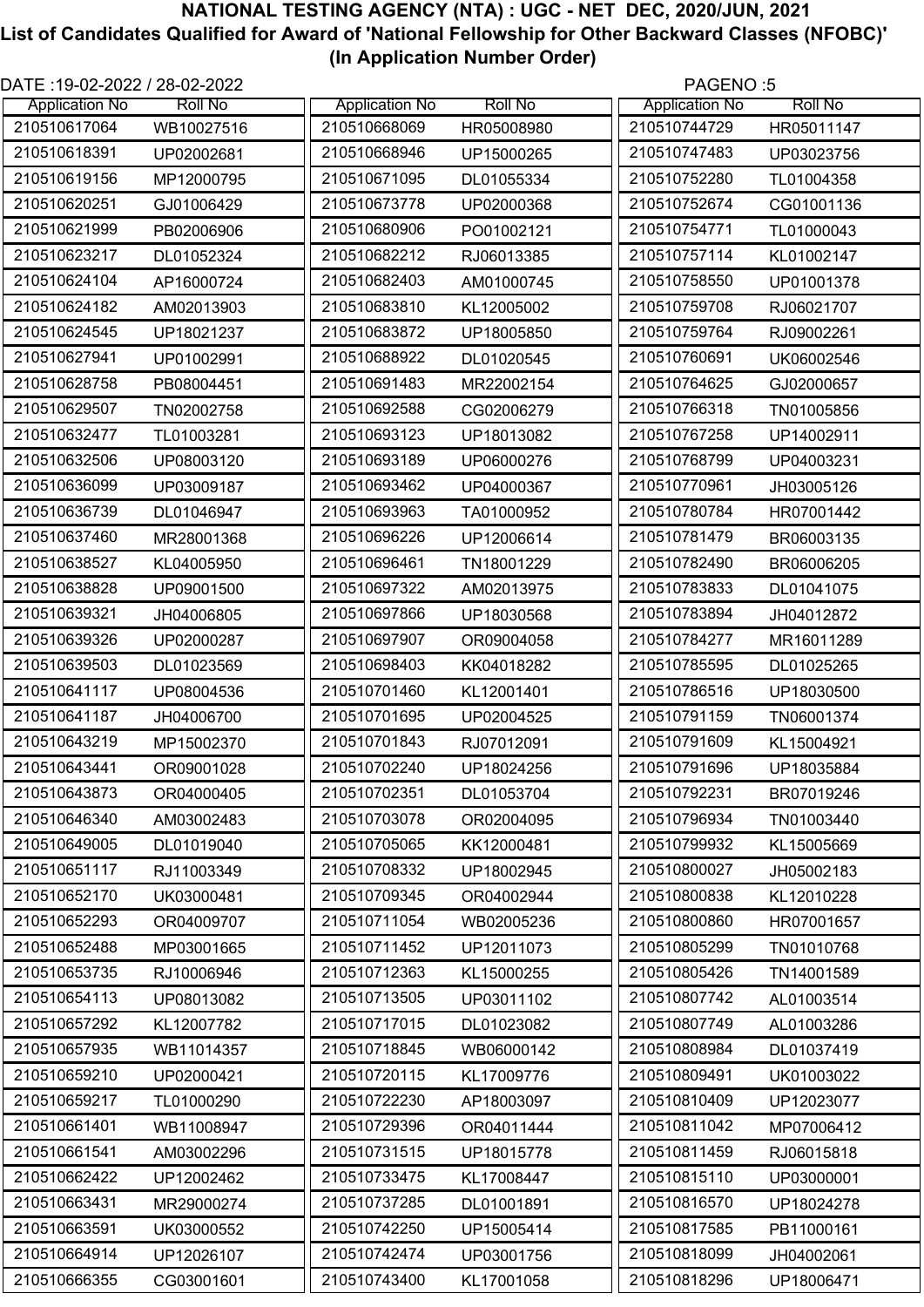| DATE :19-02-2022 / 28-02-2022 |                |                       |                | PAGENO:6              |                |
|-------------------------------|----------------|-----------------------|----------------|-----------------------|----------------|
| <b>Application No</b>         | <b>Roll No</b> | <b>Application No</b> | <b>Roll No</b> | <b>Application No</b> | <b>Roll No</b> |
| 210510819026                  | TN01001374     | 210510923966          | AM02000631     | 210520003717          | UP06010615     |
| 210510819361                  | MP07004896     | 210510925433          | AM01003027     | 210520007476          | KL18005332     |
| 210510819507                  | DL01029686     | 210510935464          | OR03002080     | 210520014313          | WB01003131     |
| 210510820049                  | DL01052089     | 210510936915          | RJ06010848     | 210520016648          | GJ08000152     |
| 210510820113                  | UP02000191     | 210510941755          | UP12026022     | 210520017308          | KK10001042     |
| 210510820154                  | PB05000851     | 210510942814          | JK04007296     | 210520021013          | DL01000307     |
| 210510820532                  | DL01060190     | 210510944944          | MN01003457     | 210520021504          | MN01004526     |
| 210510820594                  | OR05001156     | 210510946460          | MR27002096     | 210520024895          | UK03000722     |
| 210510822425                  | WB02001396     | 210510951704          | KK04005972     | 210520029572          | BR08003401     |
| 210510822483                  | HR07002564     | 210510953047          | RJ11000043     | 210520031597          | TL01005266     |
| 210510822845                  | KL17007525     | 210510957345          | KK15002091     | 210520034365          | RJ06000261     |
| 210510823252                  | UP08009665     | 210510958068          | KL04009680     | 210520040289          | TL01000531     |
| 210510824826                  | KL13000622     | 210510963925          | RJ06012281     | 210520050181          | UP02002335     |
| 210510825367                  | BR04001433     | 210510964023          | TN08006600     | 210520057698          | KL01001775     |
| 210510826178                  | UK06000506     | 210510969808          | UP03017645     | 210520076307          | TN01000438     |
| 210510827924                  | CG01000039     | 210510974109          | TN02007635     | 210520080058          | BR02002587     |
| 210510828787                  | RJ06011565     | 210510979139          | AL01004691     | 210520080998          | BR07013277     |
| 210510828977                  | TN02001814     | 210510979408          | AM02003034     | 210520089525          | UP12010105     |
| 210510834409                  | TN16000861     | 210510983661          | UP08000785     | 210520093237          | UP16000705     |
| 210510841703                  | KL11001460     | 210510989395          | TN01003175     | 210520101921          | MN01006006     |
| 210510848074                  | KK10005223     | 210510989519          | GJ01005789     | 210520112313          | KL13004169     |
| 210510849669                  | UP18021064     | 210510990744          | WB08006355     | 210520115716          | UP14008021     |
| 210510851341                  | TL01013644     | 210510991455          | UK06000390     | 210520125889          | DL01016542     |
| 210510851529                  | RJ06003557     | 210511003015          | MN01005468     | 210520134388          | TN01012905     |
| 210510856852                  | BR07004733     | 210511003242          | AM01002138     | 210520140176          | UP08009249     |
| 210510857264                  | MP08000407     | 210511004454          | TL01000721     | 210520145038          | RJ06009379     |
| 210510858196                  | MR04005833     | 210511010313          | WB08006341     | 210520147295          | UP02000958     |
| 210510860923                  | HR04000794     | 210511010925          | UP12011763     | 210520149965          | WB02006046     |
| 210510862720                  | RJ06022242     | 210511013019          | MR18002790     | 210520159385          | TL01014074     |
| 210510863846                  | DL01001572     | 210511015174          | AM02013640     | 210520170994          | AM03000972     |
| 210510864757                  | DL01039583     | 210511018034          | MR28001509     | 210520171346          | KL04005934     |
| 210510865624                  | HR06000345     | 210511023646          | OR09006135     | 210520186244          | MR22009940     |
| 210510865798                  | DL01066023     | 210511023999          | WB10024154     | 210520190716          | GJ10000125     |
| 210510866041                  | UP01002412     | 210511024180          | UP03022622     | 210520192742          | JK04004357     |
| 210510868110                  | KL17008629     | 210511026818          | HR05000408     | 210520206590          | MP03002706     |
| 210510880886                  | TN14003606     | 210511039301          | HR04008100     | 210520212057          | UP03029024     |
| 210510882440                  | UP02002872     | 210511052109          | KL01003037     | 210520215338          | JK04002011     |
| 210510882830                  | UK01008626     | 210511055637          | KK10000223     | 210520217298          | UP02006640     |
| 210510883375                  | KL04008856     | 210511062974          | WB11000089     | 210520224124          | KK04013080     |
| 210510893599                  | HR07005417     | 210511063482          | UP09005224     | 210520224889          | RJ09006506     |
| 210510901064                  | RJ06037296     | 210511069325          | UP12018696     | 210520229489          | UP17001061     |
| 210510902599                  | UP08012143     | 210511093224          | OR09000434     | 210520241259          | MN01000233     |
| 210510916546                  | KK10003964     | 210511108048          | KL13006611     | 210520241736          | TN02000182     |
| 210510917177                  | CG03000215     | 210511123603          | MP07006440     | 210520244988          | OR04008870     |
| 210510923483                  | KL04004953     | 210511146471          | KL01000815     | 210520247825          | WB10006769     |
| 210510923494                  | BR05002811     | 210520001219          | DL01001055     | 210520252443          | PB02000083     |
|                               |                |                       |                |                       |                |